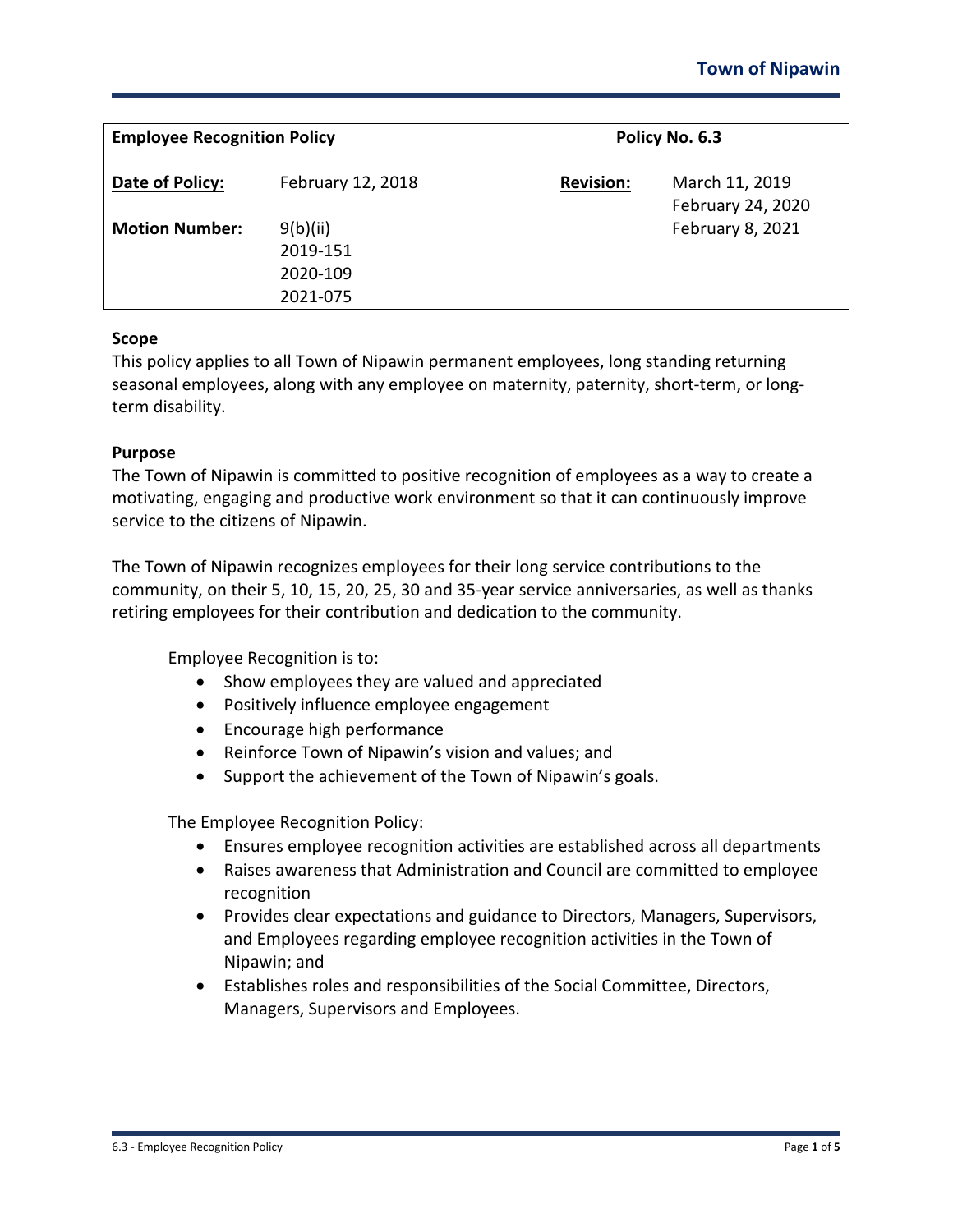# **Principles**

Employee recognition is an integral piece of employee engagement, which is a core focus of the Town Council. Providing recognition to employees supports a culture of recognition and contributes to employee engagement across the Town. Recognition should be both meaningful and fiscally responsible.

## **Definitions**

## *Employee Recognition*

Positive acknowledgement of an individual's or group's commitment, contribution, effort, achievement and/or behavior that supports the Town's goals and values. Employee recognition covers a range of activities in the workplace that encourages employees to feel appreciated, valued and motivated.

# *Employee Recognition Activities*

Established practices and/or programs at the Directors level to foster employee appreciation.

## *Practices*

Informal, unstructured day-to-day acts of appreciation given in a timely, sincere and specific manner to positively acknowledge employees or teams. Informal employee recognition activities must align with this policy and budget. Examples of practice include:

- Assigning employees to tasks and projects they strive for, sending thank you notes; and
- Delivering goodies, coffee, water, popsicles, etc. when the time is suitable and appropriate.

## *Programs*

Formal, structured, scheduled and standardized acts of appreciation to positively acknowledge employees or groups. Formal recognition activities must align with this policy and budget. Examples of programs include:

- Staff appreciation lunches;
- Long Service Recognition
- Retirement Recognition

Note: For the purpose of this policy, employee recognition activities do not include salary adjustments, salary supplements, or any other monetary compensation that is allocated on a performance basis or under the terms of the Collective Bargaining Agreement CUPE 777-01.

## *Employee-to-Employee*

Informal employee recognition activities that allow peers, co-workers, managers, supervisors, directors, and employees to positively acknowledge each other within a department.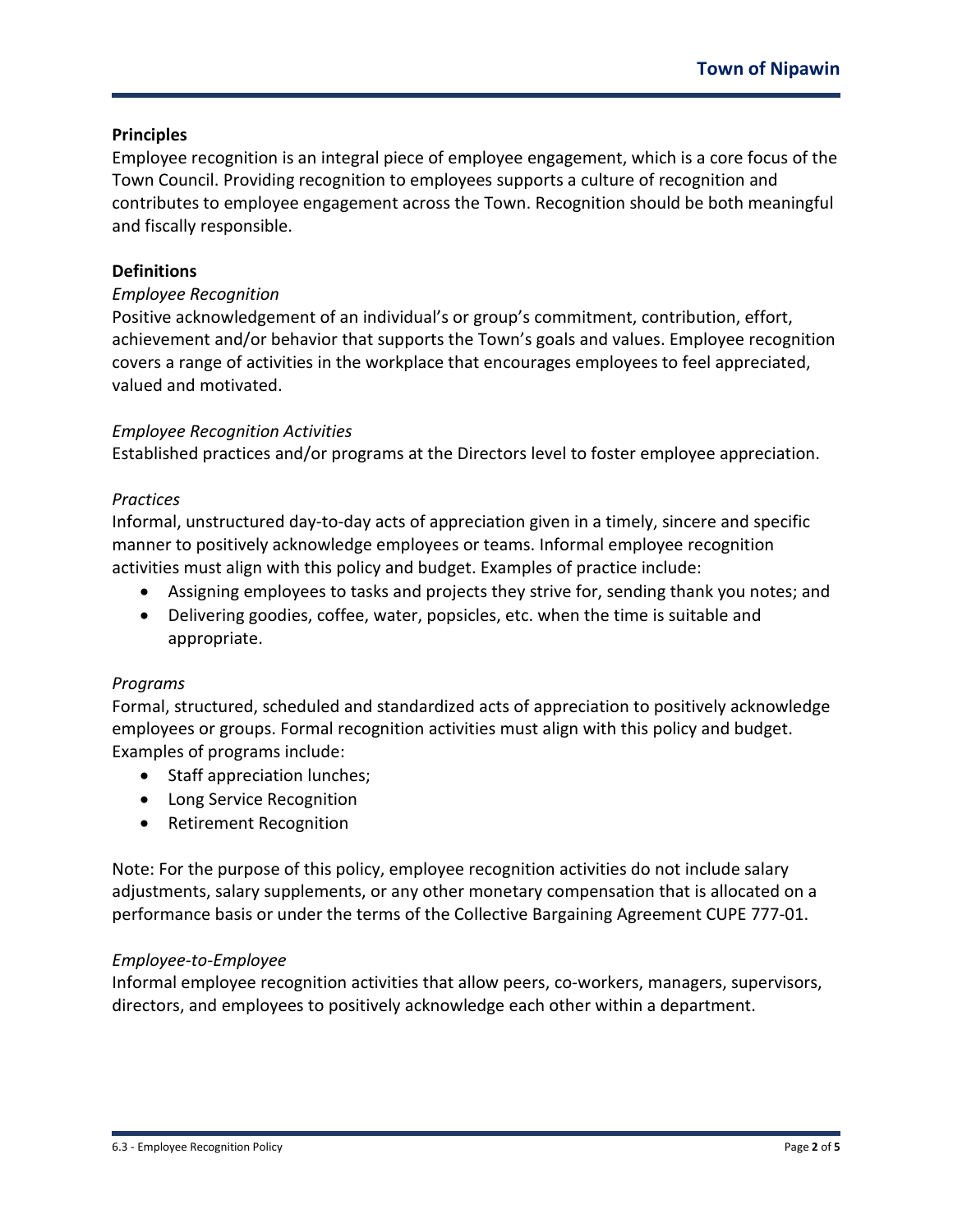# **Roles and Responsibilities**

## *Human Resources*

Is responsible for:

- Assisting in developing and implementing employee recognition policies and programs
- Assisting in developing employee recognition guidelines for Directors
- Developing and providing tools, advice, and assistance to Directors on the application of this policy; and
- Monitoring the effectiveness and consistent application of this policy and reporting as required.

## *Directors or Designate*

Are responsible for:

- Ensuring this policy is implemented within their departments
- Demonstrate leadership
- Promoting and fostering a culture that supports and encourages employees to participate in Town employee recognition activities
- Presenting a recognition accomplishment speech along with level of service or retirement award to reciprocating employee at the annual Employee Recognition Banquet
- Assisting with developing, implementing, and communicating employee recognition programs.

## *Managers & Supervisors*

Are responsible for:

- Demonstrating leadership by supporting and encouraging employees to participate in Town employee recognition activities; and
- Promoting and fostering a culture of employee-to-employee recognition.

## *Employees*

Are responsible for:

- Participating in employee recognition activities; and
- Fostering a culture of employee-to-employee recognition.

#### **Service Year Milestones:**

The service recognition will be based on the calendar year in which the Employee Recognition Banquet is held. This means that some employees may be recognized before their service milestone has been reached.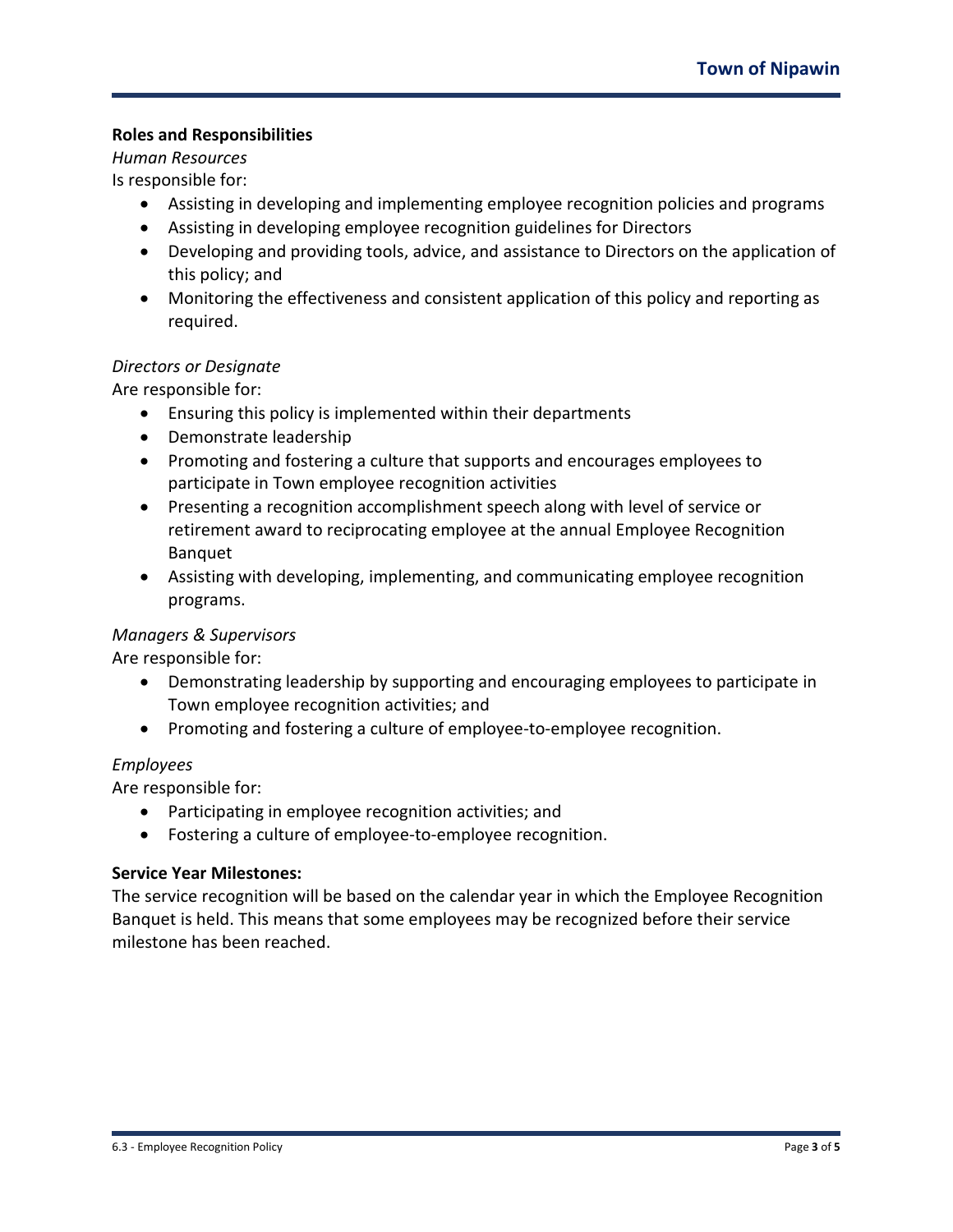Employees are recognized in accordance with their years of service as follows:

| <b>Years of Service</b> | Recognition |  |
|-------------------------|-------------|--|
| 5 Years                 | Pin         |  |
| 10 Years                | \$100.00    |  |

Each additional five (5) year service milestone will be awarded with an additional \$50.00 recognition award (example 15 years would equal \$150.00 and 20 years would equal \$200.00 and so on).

> Retirement with 15+ years Gift in keeping with tradition (up to \$300.00 in value) of service

The funds paid for the Years of Service awards will be allocated to the budget for the respective department.

**\*Each Years of Service recognition will accompany a signed Certificate by the employee's Director or Designate.**

#### **Presentation of Awards**

The Director or Designate is responsible for recognizing the contributions made by the reciprocating employee(s) at the annual Employee Recognition Banquet. In the event the Employee Recognition Banquet cannot be held due to restrictions, service recognition awards will still be honored that year.

#### **Employee Recognition Banquet**

An Employee Recognition Banquet will be held annually. The Town of Nipawin Council will contribute funds for this event in the annual budget.

Town of Nipawin Social Committee is responsible for planning and organizing the Employee Recognition Banquet. The Social Committee, during budgeting time, will review anticipated costs to present to Council, for the following year's budget.

The Employee Recognition Banquet shall consist of a banquet with members of Council, permanent employees, long standing returning seasonal employees, along with any employee on maternity, paternity, short-term, or long-term disability, and any employees who have retired in the past year, as well as significant others invited.

## **Municipalities of Saskatchewan Meritorious Service Award**

The purpose of this award is to recognize municipal employees in Saskatchewan urban municipalities who have served 20 years or more of employment. Volunteer Firefighters are also eligible for this Award. Each year the Town shall nominate eligible employees or volunteer firefighters.